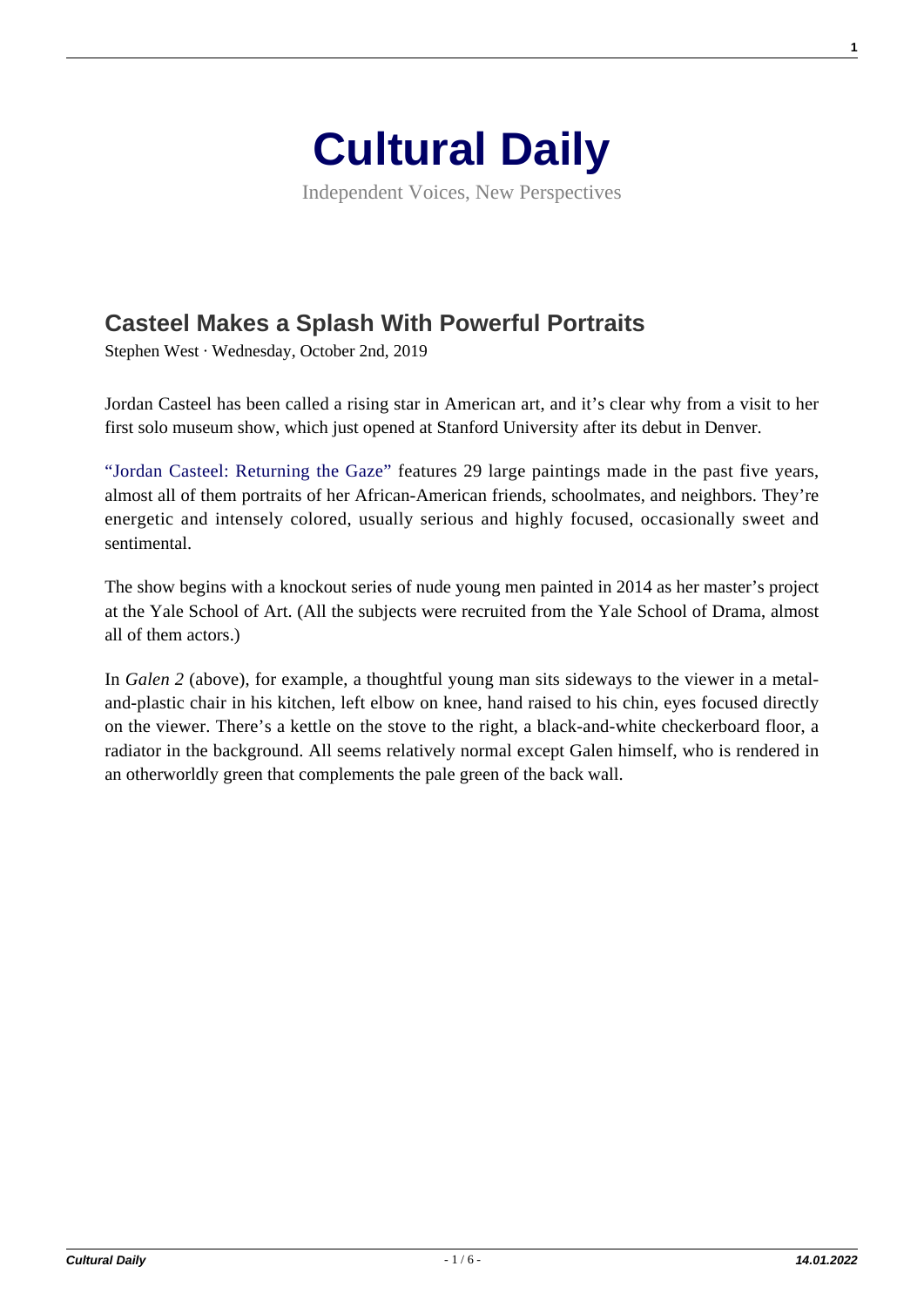

Jordan Casteel, *Yahya,* 2014, oil on canvas; collection of Jim and Julie Taylor; © Jordan Casteel; image courtesy of Sargent's Daughters, New York.

Others in the series are also oddly colored, such as the pale blue-green subject of *Jireh,* who contrasts with the yellow, orange, and dark blue of his sofa. Even in the more chromatically accurate portrait *Yahya,* the tones in the subject's skin range from dark brown to tan, with bright orange and white highlights and dark greenish shadows. The muscular, bearded man reclines on a blue flower-print couch and shows the kind of coiled power that demands your attention.

*Yahya* is also a modern reversal of a very old artistic genre, the reclining female nude, which goes back at least to Giorgione and Titian and forward to the Impressionists. Manet's unsmiling *Olympia* of 1863, dressed only in a black ribbon around her neck, stares back at the viewer with the same focus and intensity as *Yahya*.

Casteel moved to Harlem after finishing graduate school, and many of the later portraits in the show feature her friends from the neighborhood. (There are also a handful of tightly cropped views of subway riders' torsos, their hands holding mobile phones or shopping bags.)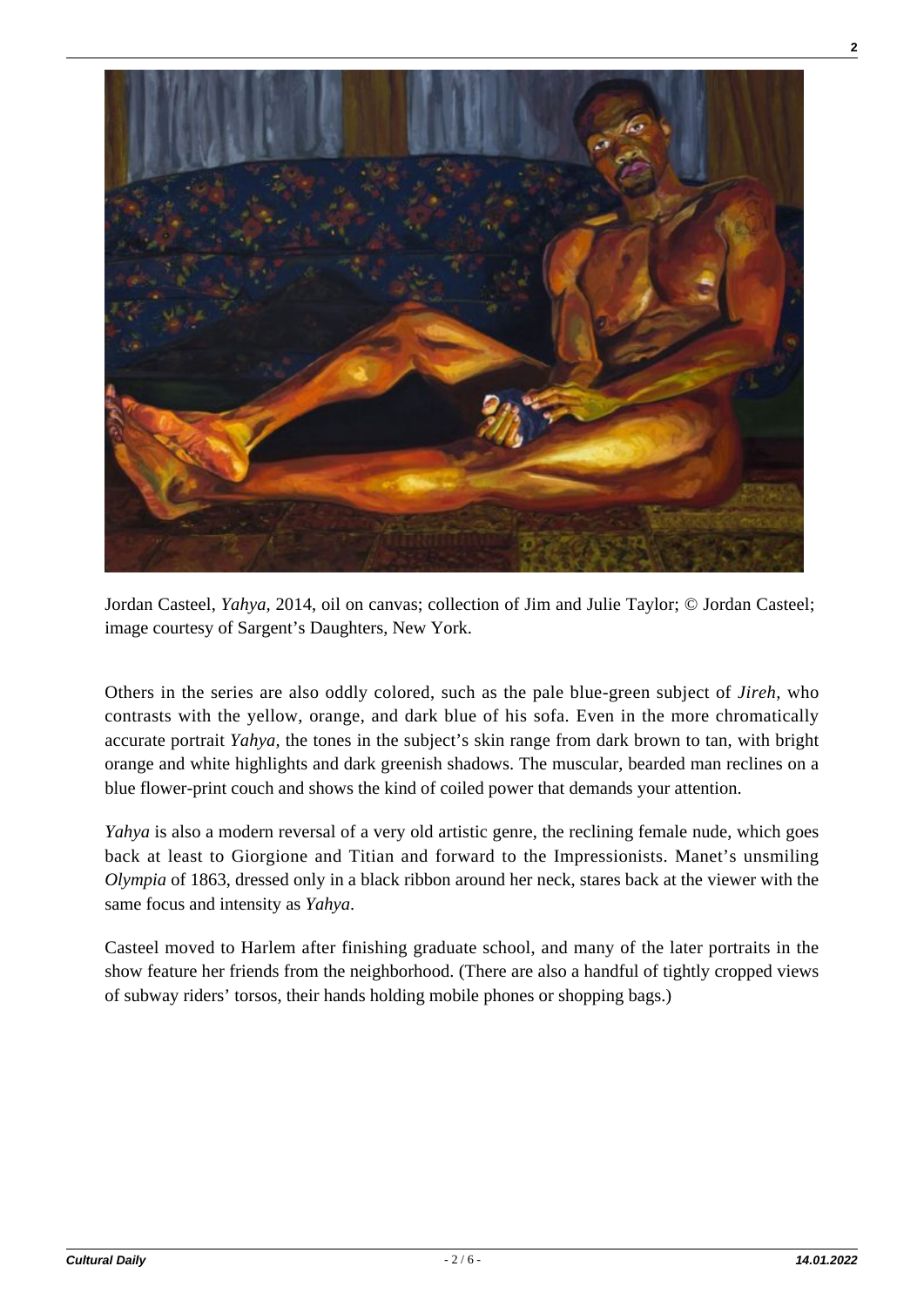

Jordan Casteel, *Benyam,* 2018, oil on canvas; the Komal Shah & Gaurav Garg Collection; © Jordan Casteel; image courtesy of the artist and Casey Kaplan, New York.

In *Benyam* of 2018, an older woman with a deeply lined face and a slight smile, wearing a white shirt and a black apron, sits in front of a cafe bar. Next to her are two younger men, both in black shirts, one wearing a baby-blue baseball cap and the other a gray fedora. The background includes a sketchily rendered line of wine glasses on a shelf and a wall of pictures.

Is the woman the owner of the cafe? We don't know. Like the portraits of the nude men, the trio stare straight back at the viewer, as if to say "We're here."

With this remarkable show, Casteel, now 30, seems to be saying the same thing.

"Jordan Casteel: Returning the Gaze" runs through February 2, 2020, at the Cantor Art Center of Stanford University. A catalog is published by the Denver Art Museum, where the show was

**3**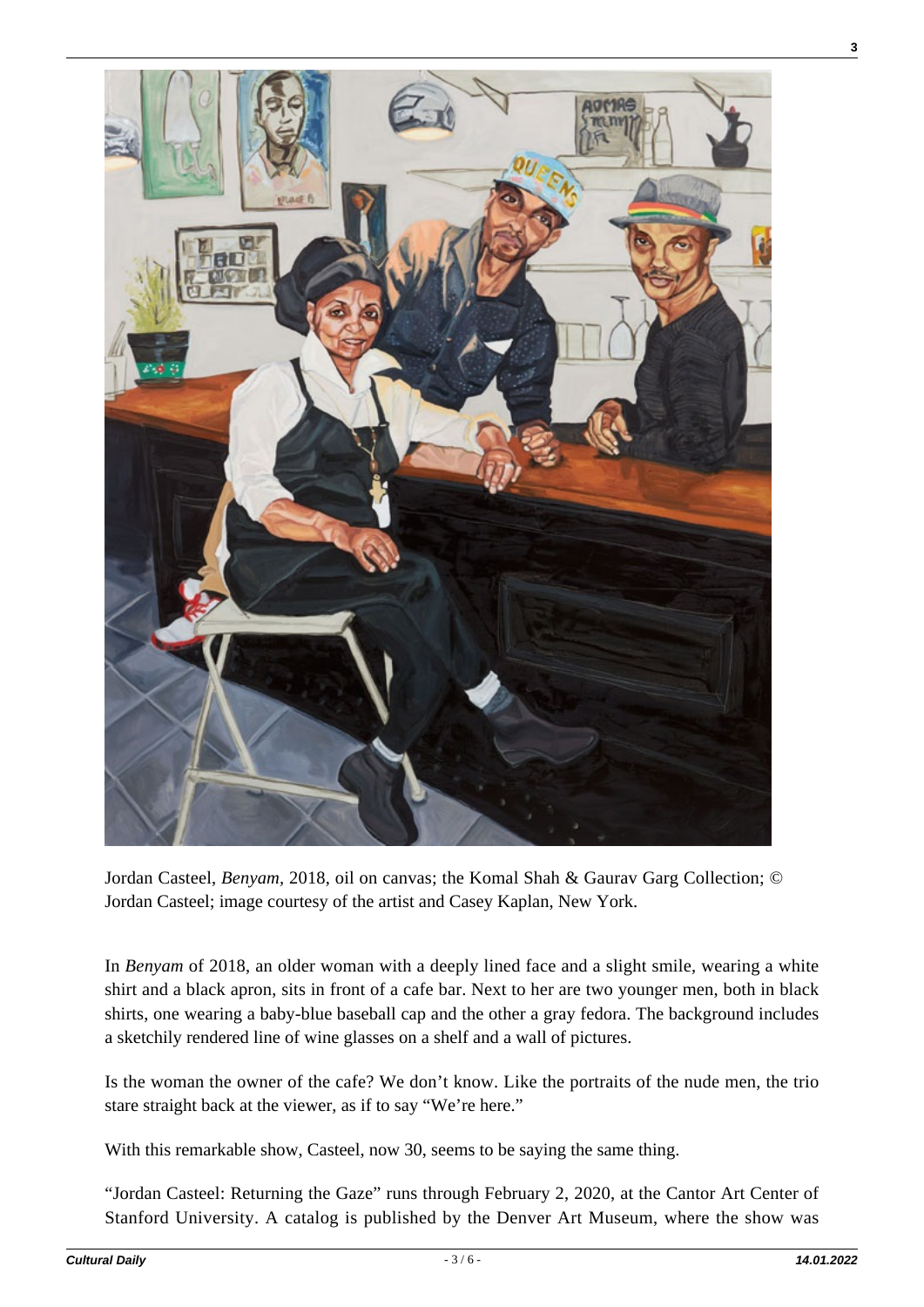organized and ran from February through May.

*(Top image: Jordan Casteel,* Galen 2, *2014; oil on canvas; collection of Charles L. Casteel; © Jordan Casteel; image courtesy of Sargent's Daughters, New York.)*



## **Noguchi-Hasegawa: A Midcentury Modern Friendship**

Installation view of "Changing and Unchanging Things: Noguchi and Hasegawa in Postwar Japan," with Noguchi sculptures in foreground, Hasegawa paintings and drawings on the wall; 2019 photo (c) Asian Art Museum.

The Japanese-American sculptor Isamu Noguchi and the Japanese painter, calligrapher, writer, and polymath Saburo Hasegawa are the subject of a handsome exhibition focusing on their work and friendship during a five-year period in the early 1950s.

The show, which just opened at the Asian Art Museum of San Francisco, features more than 100 works, including Noguchi sculptures in wood, metal, and stone, as well as his iconic Akari paper-and-bamboo lamps. Hasegawa is represented by paintings and drawings on paper, experimental photographs, block prints, and rubbings.

The two men met in Japan in 1950 after pursuing similar career paths. Both had traveled and worked in Europe in the 1930s. Hasegawa, born in Japan, met Piet Mondrian in Paris and also visited the U.S. before returning home prior to World War II. Noguchi, born in Los Angeles to a Japanese father and American mother, worked at the Paris studio of Constantin Brancusi. He also voluntarily lived in a U.S. internment camp in Arizona for several months in the 1940s.

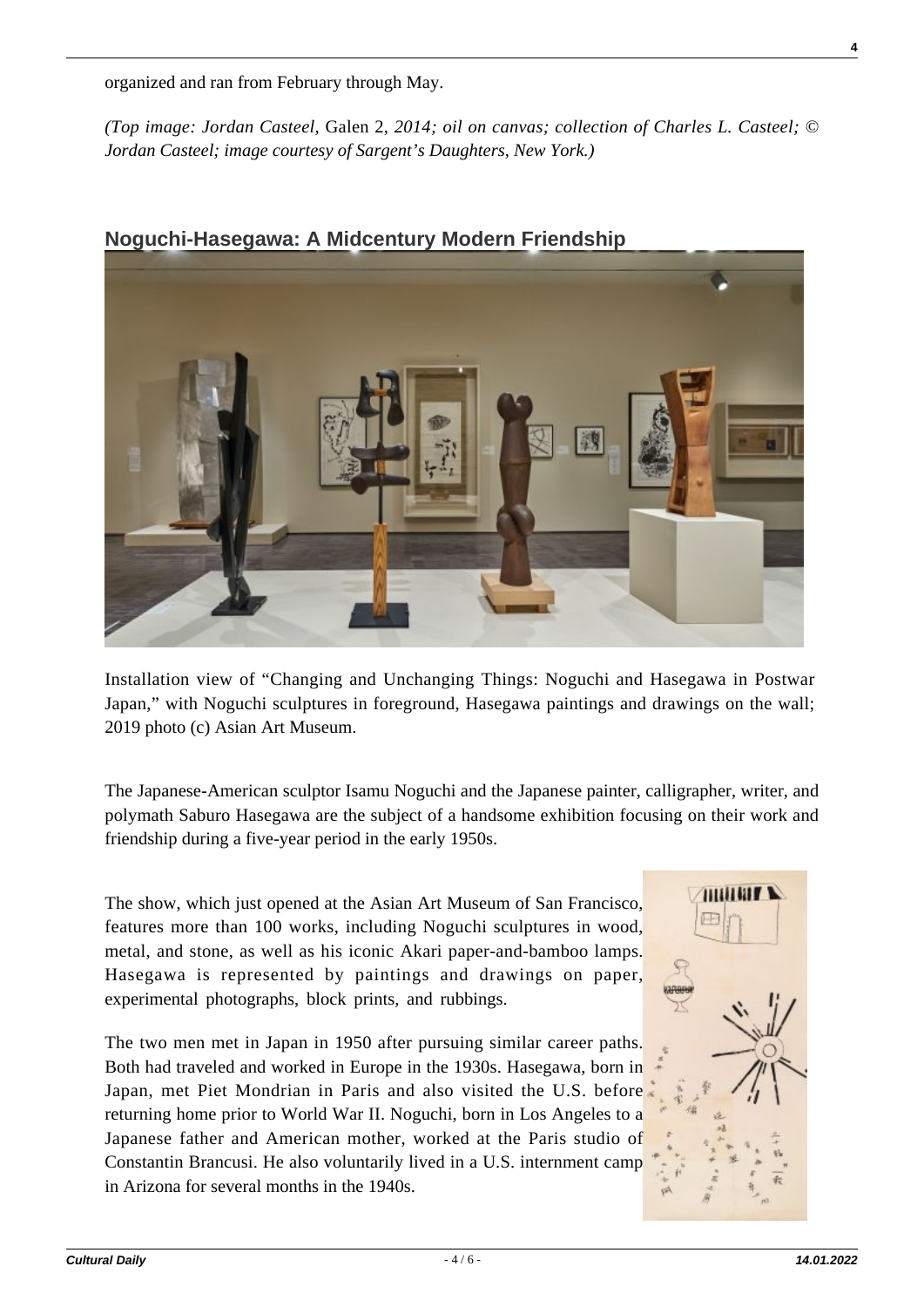Hasegawa, translator, and friend as the pair explored Japanese art at a time of rapidFrom Lao-tzu, 1954, modernization. Noguchi went on to a long and prominent career as aHasegawa Family sculptor before his death in 1988 at the age of 84. Hasegawa died in 1957Collection, (c) Estate of Saburo Hasegawa, When Noguchi visited Japan in 1950, Hasegawa became his guide, Saburo in San Francisco at age 50.

photo courtesy of the While Noguchi's sculptures typically convey solidity and permanence, as $H$ asegawa Family in the installation view above, much of Hasegawa's art seems almost $_{\text{Collection}}$ . offhand, like doodles or improvisations on traditional Japanese calligraphy.

In *From Lao-tzu* of 1954, an ink drawing on a tall sheet of paper that recalls a Japanese scroll, Hasegawa arranges cartoonish sketches of a house, a decorated vase, and an ambiguous circle emitting thick lines — a rimless wheel? a sun with rays? — in the upper half. The lower half is filled with small calligraphy that looks like a flock of birds or butterflies. While there's a cheerful, childlike feeling to the work, it also seems more and more sophisticated the longer you look at it.

Hasegawa's *Great Chorus* of 1952 is a more finished work, a labyrinth of black ink shapes on another tall sheet of paper that's been tinted in shades of tan, green and orange. It's completely abstract, and difficult to see any "meaning" in the work, but it has a graphic energy that's hard to resist.

Hasegawa loved to play with textures: the contrast between smooth black ink applied to rough brown burlap, or the wood grain that shows in block prints. Noguchi's surfaces, on the other hand, are typically smooth, or highly polished metal or stone or wood that contrasts with the unfinished material.

What brings the two artists' work together is their exploration and fusion of modernism and traditional Japanese art.

## ["Changing and Unchanging Things: Noguchi and Hasegawa in Postwar](http://www.asianart.org/exhibitions/changing-and-unchanging-things)

Hasegawa, Street, San Francisco. The exhibition was organized by the Isamu NoguchiGreat Chorus, 1952, Foundation and Garden Museum in New York and was on view there andJapan Society, New at the Yokohama Museum of Art earlier this year. An extensive bilingual York; photo courtesy the Japan Society. [Japan" r](http://www.asianart.org/exhibitions/changing-and-unchanging-things)uns through December 8 at the Asian Art Museum, 200 Larkin Saburo catalog is published by the University of California Press.

This entry was posted on Wednesday, October 2nd, 2019 at 12:40 pm and is filed under [Fine Art](https://culturaldaily.com/category/visual-art/fine-art/), [Visual Art](https://culturaldaily.com/category/visual-art/)

You can follow any responses to this entry through the [Comments \(RSS\)](https://culturaldaily.com/comments/feed/) feed. You can skip to the end and leave a response. Pinging is currently not allowed.